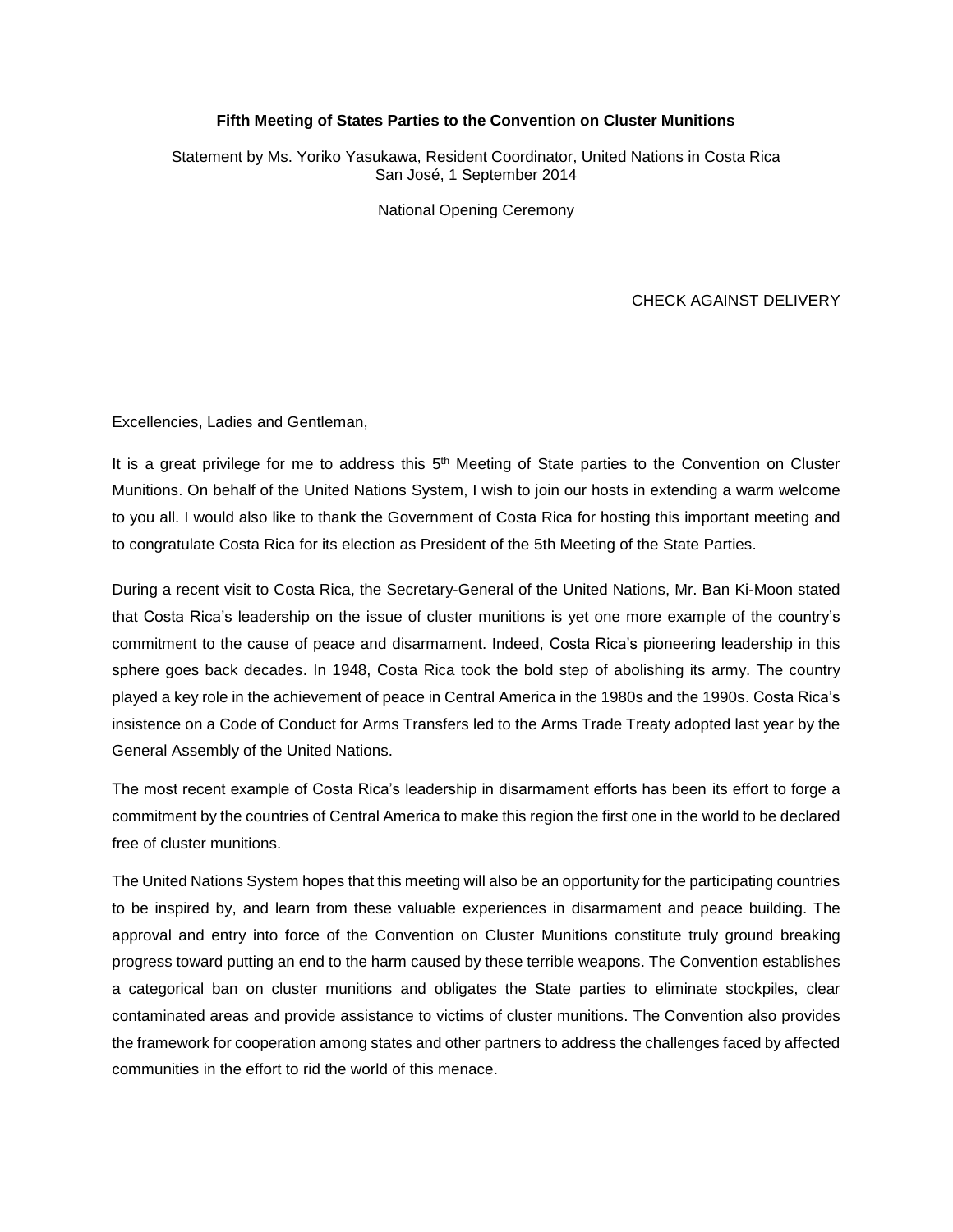Four years after the entry into force of the Convention, most of the affected countries and many former users, producers and stockpilers have joined this effort. The work done every day by State parties to implement the provisions of the Convention, in clearance and risk reduction activities, in stockpile destruction and in assistance and support to victims, their families and communities, is already making a difference. In 2013, 130.380 stockpiled cluster munitions were destroyed, and 54,000 cluster munitions remnants were destroyed during the clearance of almost 31 km2 of contaminated land. These advances are also product of the invaluable partnership between states, international organizations such as my own, the ICRC and the IFRC and, not least, the civil society working hand in hand.

But we still have a long way to go until we achieve the purpose of the Convention on Cluster Munitions, which is ultimately to eliminate these weapons from the face of the earth. Despite the great majority of the countries of the world having ratified the Convention, cluster munitions continue to be used, and continue to kill and injure innocent civilians, including women and children. The number of victims is estimated to reach 55 000 over the past 5 decades.

The United Nations System reiterates in particular its condemnation of the ongoing use of cluster munitions in Syria and in South Sudan. We are also dismayed at the recent allegations of use in eastern Ukraine. At the same time, the difficulties in establishing the party responsible for these cases demonstrates that the collective international endeavor within the framework of the Convention has indeed led to a global condemnation of these weapons, that is having an impact even on States not party to the Convention. That is why it is so important that countries use all relevant international fora to systematically and repeatedly condemn the use of cluster munitions and call for investigations on allegations of their use.

This is also why we are concerned that progress toward universalizing the Convention seems to be slowing down recently. Since the last Meeting of States parties in Lusaka last year, Saint-Kitts-and-Nevis has submitted its instruments of ratification and we are hoping that one more country will do so tomorrow. While we congratulate these countries for this important decision, it is important to remember that there are still 29 signatories and 80 States not Party that have yet to ratify or accede to the Convention. We urge all of them to take this crucial step as soon as possible. Universal adherence to the Convention is essential for guaranteeing that no one will ever again lose his or her life, be maimed or lose a loved one because of cluster munitions. We must persevere until we reach this goal.

If this seems difficult, it is good to remember that Costa Rica, our host country, chose the path of peace, democracy and inclusive development when this was not at all an obvious or easy choice, when repressive dictatorships and civil wars were common in Latin America. Costa Rica not only chose this difficult path but persevered on it, so that the country we find ourselves in now continues to be, in the words of our Secretary General, a symbol of peace for the world, with a vibrant democracy and admirable achievements toward ensuring a life of dignity for all its inhabitants.